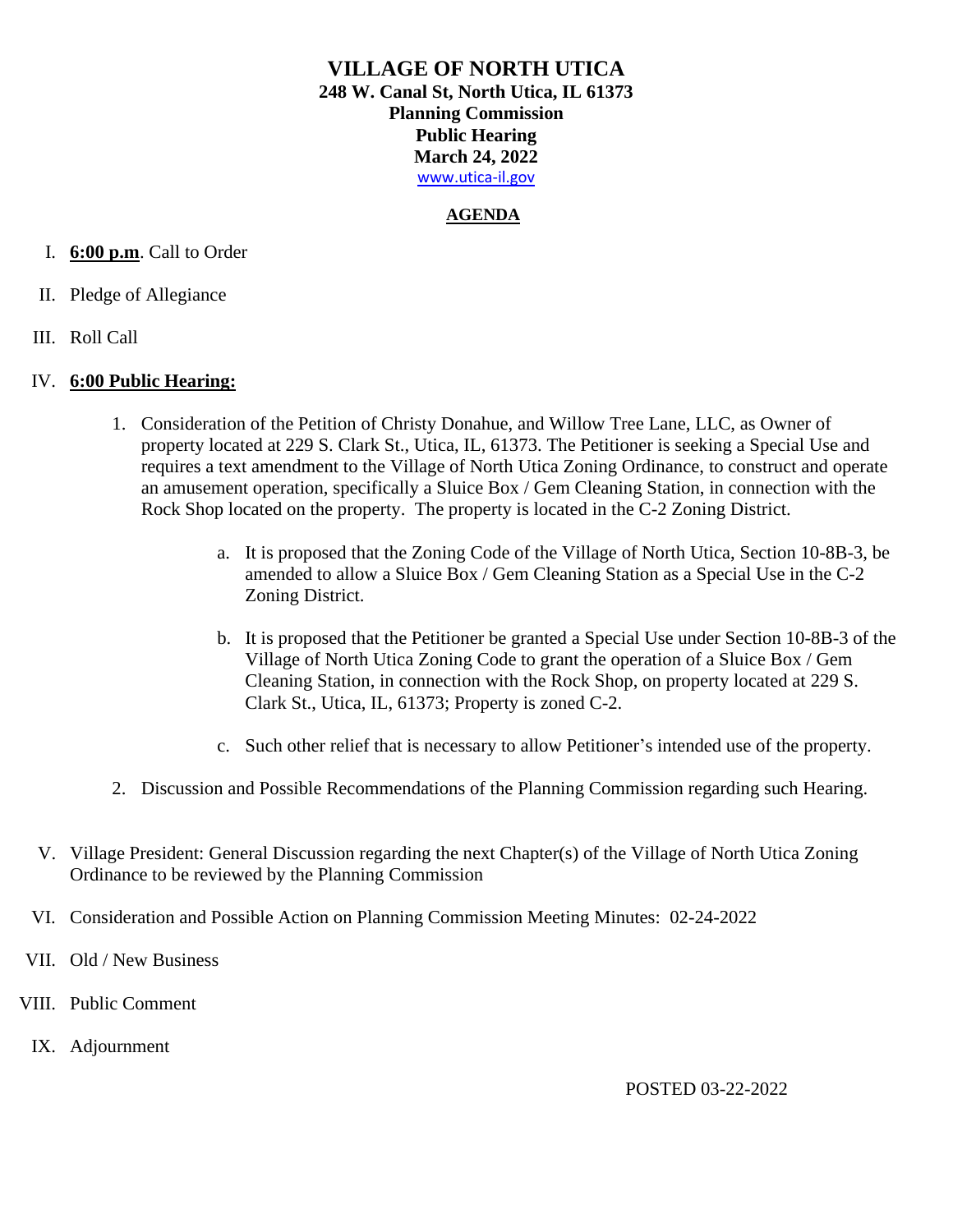#### **MINUTES**

At 6:06 pm the meeting was called to Order followed by the Pledge of Allegiance. Village Clerk Laurie Gbur recorded the meeting attendance. Present were Members Doug Gift, Mike Brown, Dennis Hamilton, Roy Chapman and Andy Skoog. Also present were Village Attorney Herb Klein and Village Engineer Kevin Heitz. Chairman Tom Guttilla and Members Dennis Hamilton and Bill Zens were absent from the meeting. Zoning Enforcement Officer Curt Spayer was also absent from the meeting.

A motion was made by member Skoog, seconded by Member Brown to nominate Member Gift to Chair the meeting.

All in Favor Motion Carried

Attorney Klein provided a brief summary of the Petition of Christy Donahue, and Willow Tree Lane, LLC, as Owner of property located at 229 S. Clark St., Utica, IL, 61373. The Petitioner is seeking a Special Use and requires a text amendment to the Village of North Utica Zoning Ordinance, to construct and operate an amusement operation, specifically a Sluice Box / Gem Cleaning Station, in connection with the Rock Shop located on the property. The property is located in the C-2 Zoning District.

Village Exhibit #1 - Legal Notice published on March 8, 2022 Petitioners Exhibit #1 - Petition and additional documents

Ms. Christy Donahue was sworn in to provide Testimony.

Ms. Donahue stated that she is seeking a Special Use for her property located at 229 S. Clark St. which is also where her business, The Rock & Soul is located. The shop has many visitors that come in looking for rocks, gemstones and crystals. The shop also provides education to children about rocks.

Ms. Donahue stated that while traveling she has visited areas where there are sluicing and gem cleaning stations and she believes adding this to her property would fit in well with her existing business. There will be a small structure resembling a miniature water tower, along with a series of elevated boxes that will form a gem cleaning station. Customers will be able to purchase a small bag filled with dirt, rocks and stones that they can scoop into the sluice box to clean. Approximately 15-20 people will be able to participate at one time. Ms. Donahue also stated that she had spoken to Mr. Dave Johnson, owner of Riverside Plaza (Formerly the Willows Hotel), about the possibility of shared parking. He is open to allowing customers of the Rock & Soul to park in his lot to help address the need for additional parking on Johnson St., near the shop.

Member Chapman stated that having additional parking available in the Riverside lot would help with the traffic on Johnson St.

Chairman Gift asked where the water tower feature would be located and whether it would be visible from the alley behind located the shop.

Ms. Donahue stated that the fencing located in the back of the property would be extended and there would be limited visibility of the water tower from the alley; The sluice box would not be visible at all from the alley. Engineer Heitz then added that the water tower and sluice box will be visible from Rt. 178 and from Johnson St.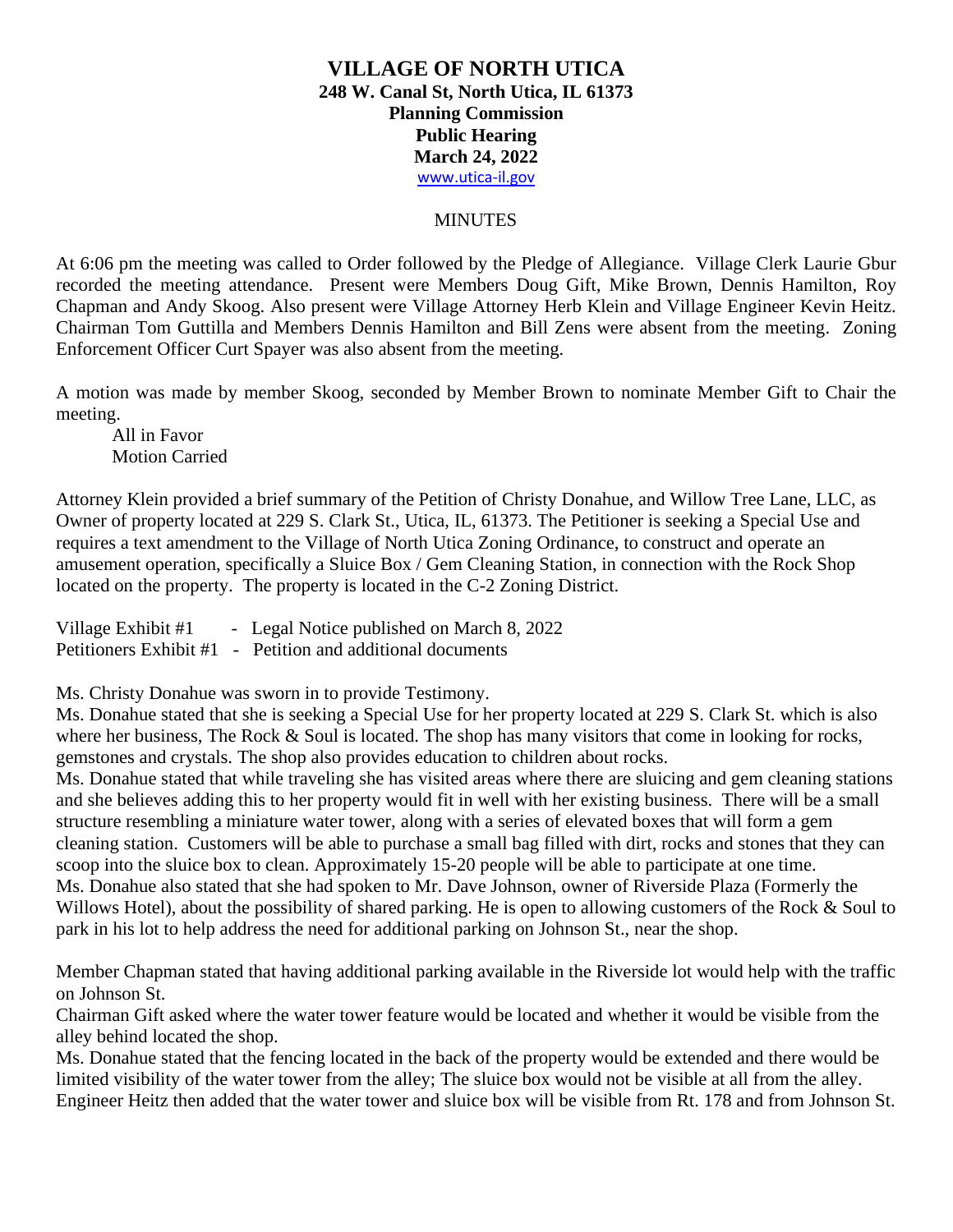# **MINUTES**

Chairman Gift asked if there are requirements with fencing and setbacks that would affect Ms. Donahue being able to extend the fence.

Engineer Heitz stated that extending the fence should not be an issue.

Ms. Donahue then stated that the sluice box would collect all of the dirt material and the water is recirculated by a pump.

Chairman Gift asked if there was anyone present to speak in favor of the Petition; There was no one present. Chairman Gift then asked if there was anyone present to speak in opposition of the Petition; There was no one present.

It was motioned by Member Skoog, seconded by Member Chapman to close the Public Hearing at 6:22 pm. All in Favor

Motion Carried

It was then motioned by Member Skoog, seconded by Member Hamilton to recommend amending the Zoning Code of the Village of North Utica, Section 10-8B-3, to allow a Sluice Box / Gem Cleaning Station as a Special Use in the C-2 Zoning District.

4 Yes Motion Carried

It was then motioned by Member Brown, seconded by Member Skoog to recommend granting a Special Use under Section 10-8B-3 of the Village of North Utica Zoning Code to grant the operation of a Sluice Box / Gem Cleaning Station, in connection with the Rock Shop, on property located at 229 S. Clark St., Utica, IL, 61373; in the C-2 Zoning District.

4 Yes Motion Carried

Mayor Stewart then provided a brief summary to the Planning Commission regarding performing a review of the Villages' Sign Ordinance. The April 28, 2022 meeting will be a joint meeting of the Village Board and Planning Commission Meeting, to have a general discussion about the Sign Ordinance. A document containing several areas within the Ordinance that need to be reviewed was provided to the group by the Village Clerk. Attorney Klein reminded the group that the Villages' Sign Ordinance was adopted in 2004. There are areas within the current Ordinance that need review such as off-site signage, billboard signage, and 'wind-sock' and 'flag' signage.

Mayor Stewart then added that anyone having questions when reviewing the Sign Ordinance can contact Zoning Enforcement Officer Spayer.

Old / New Business: NONE